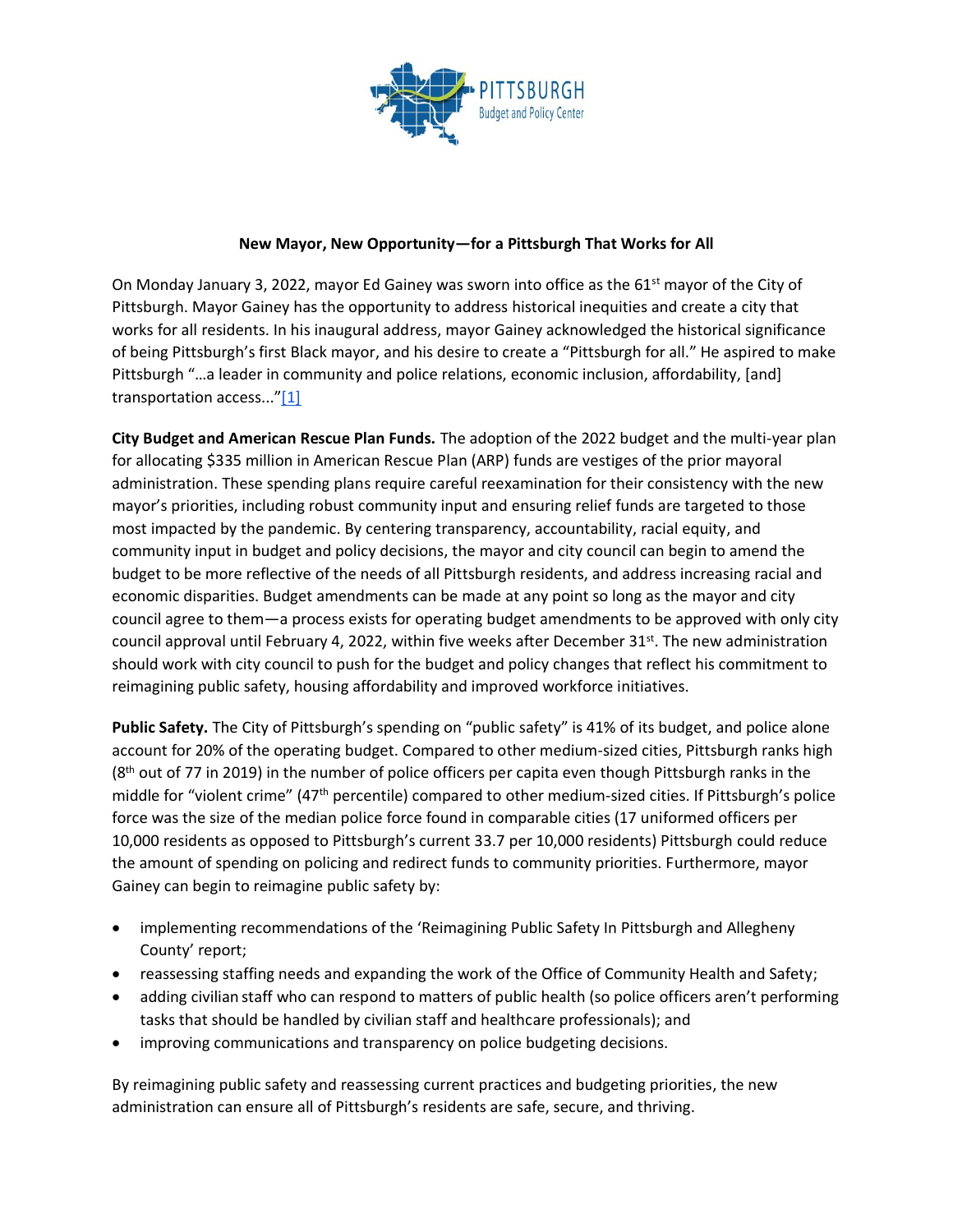**Housing.** Pittsburgh continues to face a shortage of affordable housing. Over half of our city's population rent and over half of our renters are cost burdened, paying more than 30% of their income in rent[.\[2\]](https://keystoneresearchcenter-my.sharepoint.com/personal/thandiwe_pennbpc_org/Documents/2022%20PGH%20Annual%20Budget%20Analysis/2022%20Budget%20Analysis/2022%20Approved%20Budget%20Response.docx#_ftn2) The pandemic has further increased inequities as residents have lost jobs and struggle to pay rent. While eviction moratoriums and rental assistance provided some relief, the city and new mayor must take additional steps to create a stable future for renters, and ensure that every Pittsburgher has a place to call home—including Black and brown communities that have been displaced. The city should double the funding to the Housing Opportunity Fund (HOF), permanently fund the Pittsburgh Land Bank, and use 10% of city and county American Rescue Plan funds to produce and preserve affordable housing sufficient to reduce the city's shortage by 10%. Other housing policies the new mayor should adopt include implementing a city-wide inclusionary zoning ordinance, creating a housing czar position to increase the collaboration of city departments, authorities, and other stakeholders to ensure targeting of funds to the most vulnerable, and championing a pre-filing eviction diversion program that keeps individuals and families out of the eviction ecosystem in the first place.

**Workforce Development** must be a priority to address pre-existing economic and racial inequity in the city, which has been made worse by the pandemic. The city's workforce development programs alone cannot solve longstanding labor-market inequalities but deepening the partnership with the city/county workforce development board—Partner4Work—can leverage the city's power to improve jobs. The city should support Partner4Work's efforts to strengthen training partnerships in industries that pay well, growing quality union jobs for a diverse workforce including in construction and manufacturing. The city should also seize opportunities to improve low-wage jobs by working with employers who are struggling to attract and retain workers, and face growing costs because of their poor job quality. Partner4Work should expand a new initiative to help businesses willing to improve job quality, enabling more people with barriers to access family sustaining jobs. While seeking to grow and diversify the workforce in good jobs in the city, the new administration should also conduct a disparity study as one step to diversifying business ownership. Such a study would document existing procurement patterns based on race/ethnicity and gender, and provide guidance to departments so that they can increase participation of Disadvantaged Business Enterprises (DBEs) in city contracting. Technical assistance should also seek to increase the diversity of workers DBEs with good jobs—not simple assume they will hire diverse workers.

**Mayoral Action**. A city budget that is responsive to our community's needs should deliver additional funds for affordable housing and redirect funds to address poverty and racial injustice. Mayor Gainey has the opportunity to address the disproportionate impact of the pandemic and build a stronger Pittsburgh for the future. The mayor's transition team, its final report in early April, affords the new administration time—with the help of community input—to define more specifically how to implement the recommendations above and accelerate progress towards a Pittsburgh that works for all.

[\[1\]](https://keystoneresearchcenter-my.sharepoint.com/personal/thandiwe_pennbpc_org/Documents/2022%20PGH%20Annual%20Budget%20Analysis/2022%20Budget%20Analysis/2022%20Approved%20Budget%20Response.docx#_ftnref1) City of Pittsburgh Press Release[,](https://pittsburghpa.gov/press-releases/press-releases.html?id=5563) "Ed Gainey Sworn in as 61<sup>st</sup> Mayor of the City of Pittsburgh", <https://pittsburghpa.gov/press-releases/press-releases.html?id=5563>